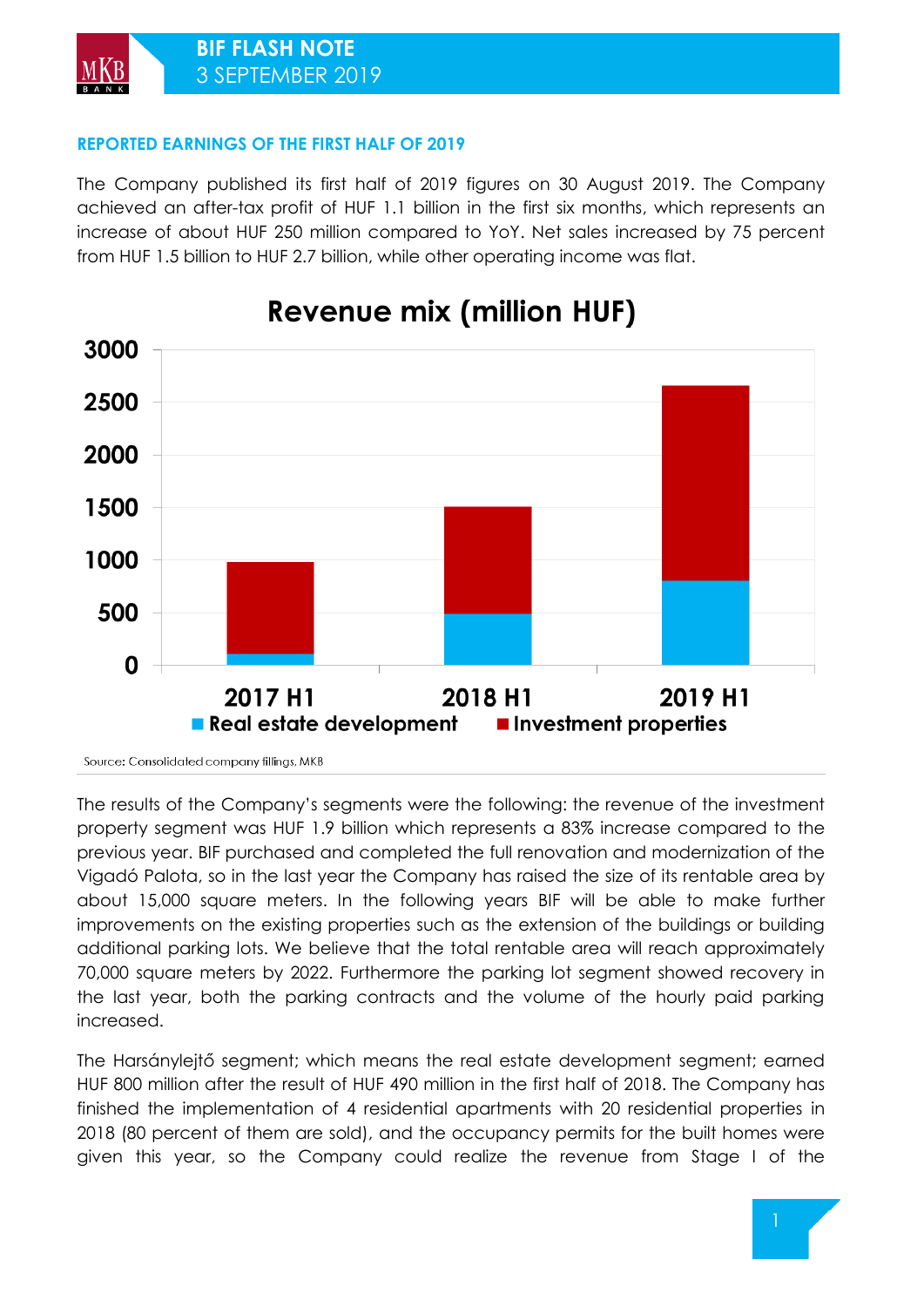### **BIF FLASH NOTE**  3 SEPTEMBER 2019

development project (there are four stages in this project.) The occupancy permits of the properties in Stage II are expected in the first quarter of 2020.

In the first half of the year the cost of sales also increased. Material expenses increased by 60 percent due to the real estate developments and the designing of the Vigadó Palota. Payroll expenses also increased by 56 percent due to the staff expansion.

In the remainder of 2019 the Company focuses on the following important areas:

- Delivery of Stage II of the Harsánylejtő residential property (20 properties). In Stage III and IV 40 properties can be constructed in the future
- Designing the development concept of Bajcsy-Zsilinszky Office Building (raising the rentable area from approximately 3,600 square meters to about 30,000 square meters) and Városmajor Office Building with total development area: 6,000 square meters
- The Company acquired an ELMŰ property located at 99 Attila street, Budapest, District I. in the beginning of 2019. The Company is designing the development concept of several luxury loft properties there on about 6000 square meters
- Designing the utilization and development concept of the property complex at 80- 82 Andrássy street, Budapest, District VI. which will function as a 4-star boutique hotel from 2021

### **UPDATED DCF MODEL**

During the last year both the cash balance and the outstanding debt changed. On 3 September the Company informed the market participants that an amount of HUF 7.6 billion was provided to the Company by the MFB Magyar Fejlesztési Bank with maturity of 10 years and a fixed rate of 1.82% per annum. It represents the final payment of its investment loan outstanding at Magyar Takarékszövetkezeti Bank Zrt. The new loan has an effect on the Company's cost of capital (WACC.)

Furthermore, after the earnings report we could calculate the expected earnings from the new real estate development project (mainly the ELMŰ property on the Attila street), so we made a little change in our DCF model.

The previous model can be reached here: [https://bet.hu/Kibocsatok/BET](https://bet.hu/Kibocsatok/BET-elemzesek/elemzesek/bif-elemzesek)[elemzesek/elemzesek/bif-elemzesek](https://bet.hu/Kibocsatok/BET-elemzesek/elemzesek/bif-elemzesek)

Based on the above, our new one year price target decreased a bit from HUF 299 to HUF 293.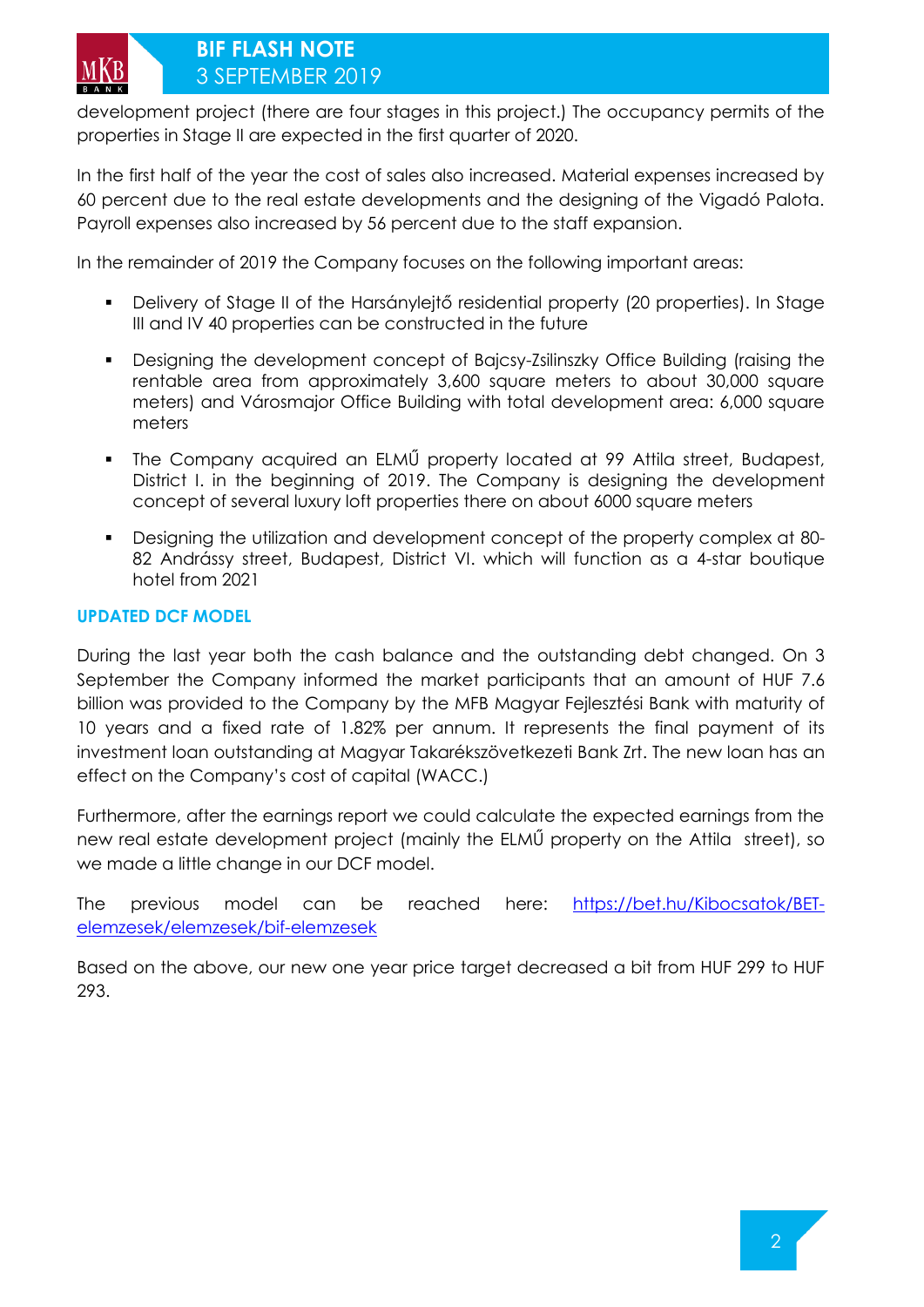## **BIF FLASH NOTE**  3 SEPTEMBER 2019

# **DCF valuation**

| millions of HUF        | 2013      | 2014      | 2015      | 2016     | 2017      | 2018      | 2019F     | 2020E     | 2021 F    | 2022F     | 2023E     |
|------------------------|-----------|-----------|-----------|----------|-----------|-----------|-----------|-----------|-----------|-----------|-----------|
| <b>Total income</b>    | 2225.6    | 2217.2    | 2901.7    | 2754.9   | 3805.6    | 3792.0    | 5105.7    | 6653.5    | 0394.0    | 1706.6    | 10246.4   |
| Property related costs | $-1247.2$ | $-1366.3$ | $-1804.9$ | 430.7    | $-1341.3$ | $-2335.4$ | $-2552.8$ | $-3326.7$ | $-5197.0$ | $-4682.6$ | $-4098.6$ |
| Net interest costs     | $-522.4$  | $-737.$   | $-141.9$  | $-67.5$  | $-103.0$  | $-254.8$  | $-437.5$  | $-507.9$  | -500,0    | -500.0    | $-500.0$  |
| <b>FFO</b>             | 691.2     | 76.6      | 100.3     | 288.5    | 2385.5    | 1201.2    | 919.2     | 2594.4    | 5137.2    | 5614.9    | 5093.6    |
| <b>CAPEX</b>           | $-299.5$  | $-45.4$   | 0.0       | $-805.8$ | $-8068.2$ | $-680.9$  | $-3000.0$ | $-4000.0$ | $-6000.0$ | $-500.0$  | $-500.0$  |
| <b>AFFO</b>            | 391.7     | 131.      | 100.3     | 482.7    | $-5682.7$ | 520.3     | $-2080.8$ | $-1405.6$ | -862.8    | 5114.9    | 4593.6    |

| <b>WACC</b>               | $6.9\%$   |
|---------------------------|-----------|
| Growth rate               | 2.5%      |
|                           |           |
| <b>Enterprise value</b>   | 80031.8   |
| Debt                      | $-9600.0$ |
| Cash                      | 6950.0    |
| Fair value of equity      | 77381.8   |
| <b>Shares outstandina</b> | 287.024   |

#### **1 year target** 293

*Source: Consolidated company fillings, MKB*

# **Target price scenarios**

|             |     | Terminal growth |       |       |       |       |       |        |  |  |
|-------------|-----|-----------------|-------|-------|-------|-------|-------|--------|--|--|
|             |     | $-2\%$          | $-1%$ | 0%    | 1%    | $2\%$ | 3%    | 4%     |  |  |
|             | 5%  | 216.5           | 254,4 | 307.4 | 387,0 | 519,6 | 784.8 | 1580,4 |  |  |
|             | 6%  | 180.4           | 207,8 | 244.3 | 295.3 | 371.9 | 499.6 | 754,9  |  |  |
| <b>WACC</b> | 7%  | 152.6           | 173.1 | 199.5 | 234.6 | 283.8 | 357.5 | 480,5  |  |  |
|             | 8%  | 130,6           | 146,4 | 166.1 | 191,5 | 225.4 | 272.7 | 343,8  |  |  |
|             | 9%  | 112,7           | 125.2 | 140.4 | 159,5 | 183.9 | 216,5 | 262,2  |  |  |
|             | 10% | 98.1            | 108.1 | 120.1 | 134,7 | 153.1 | 176.7 | 208,1  |  |  |

*Source: Consolidated company fillings, MKB*

#### **Analyst:**

Balázs Rácz Tel: +36-1-268-7388 E-mail: [racz.balazs@mkb.hu](mailto:racz.balazs@mkb.hu)

Csaba Debreczeni Tel: +36-1-268-8323 E-mail: [debreczeni.csaba@mkb.hu](mailto:debreczeni.csaba@mkb.hu)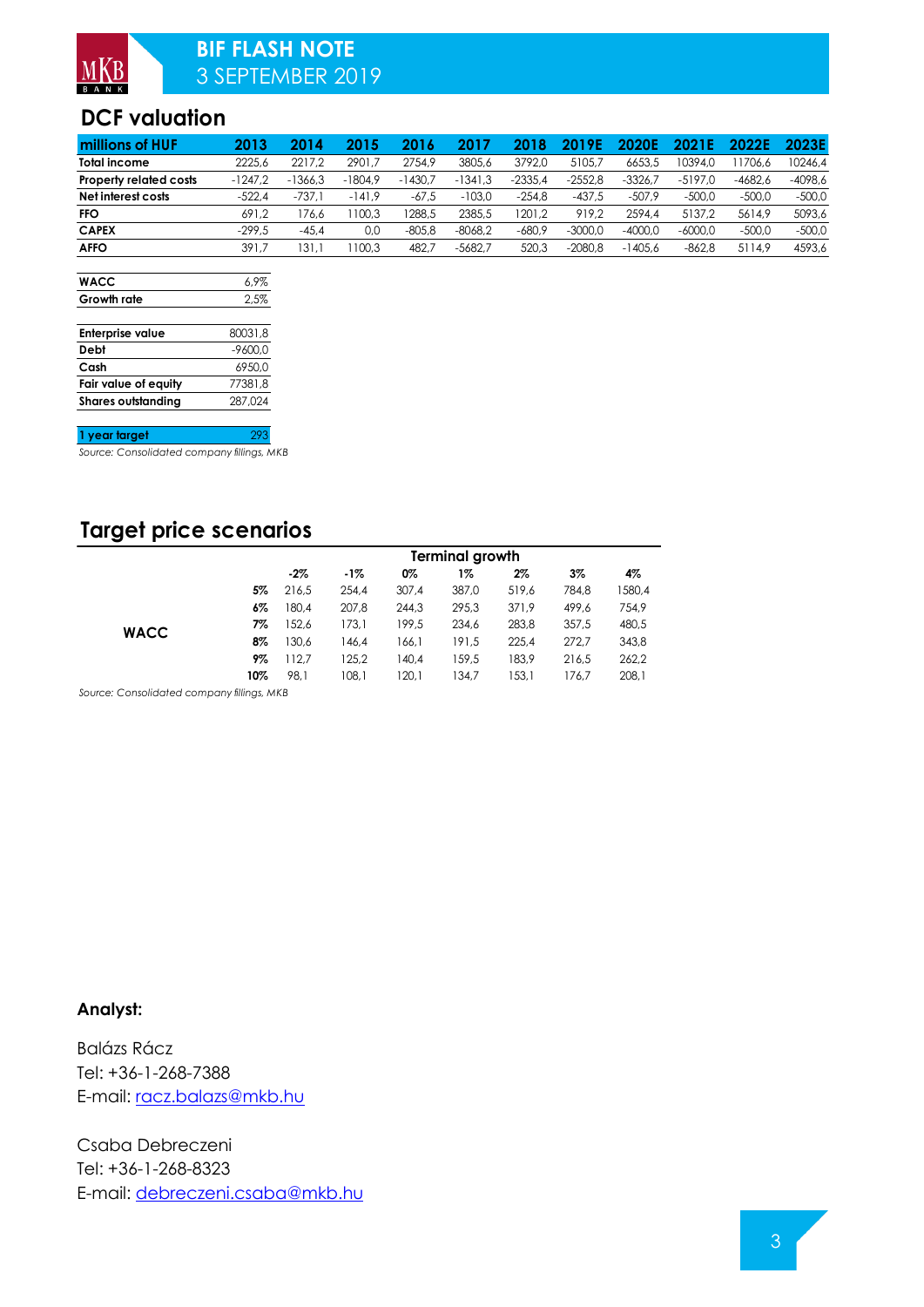**DISCLAIMER**

1. This research/commentary was prepared by the assignment of Budapest Stock Exchange Ltd. (registered seat: 1054 Budapest, Szabadság tér 7. Platina torony I. ép. IV. emelet; company registration number: 01-10- 044764, hereinafter: BSE) under the agreement which was concluded by and between BSE and MKB Bank Ltd. (registered seat: H-1056 Budapest Váci utca 38., company registration number: 01-10-040952, hereinafter: Investment Service Provider)

2. BSE shall not be liable for the content of this research/commentary, especially for the accuracy and completeness of the information therein and for the forecasts and conclusions; the Service Provider shall be solely liable for these. The Service Provider is entitled to all copyrights regarding this research/commentary however BSE is entitled to use and advertise/spread it but BSE shall not modify its content.

3. This research/commentary shall not be qualified as investment advice specified in Point 9 Section 4 (2) of Act No. CXXXVIII of 2007 on Investment Firms and Commodity Dealers and on the Regulations Governing their Activities. Furthermore, this document shall not be qualified as an offer or call to tenders for the purchase, sale or hold of the financial instrument(s) concerned by the research/commentary.

4. All information used in the publication of this material has been compiled from publicly available sources that are believed to be reliable; however MKB Bank does not guarantee the accuracy or completeness of this material. Opinions contained in this report represent those of the research department of MKB Bank at the time of publication and are subject to change without notice.

5. Past performance is not necessarily a guide to future performance. Forward-looking information or statements in this report contain information that is based on assumptions, forecasts of future results, estimates of amounts not yet determinable, and therefore involve known and unknown risks, uncertainties and other factors which may cause the actual results, performance or achievements of their subject matter to be materially different from current expectations. Investors are advised to assess the nature and risks of the financial instruments and investment services. A well-founded investment decision can be made only in possession of all the relevant information, therefore investors are hereby explicitly advised to read carefully the information material, contractual provisions, conditions list and general business terms in order to be able to decide if the investment is in line with their risk bearing capacity. MKB Bank also recommends collecting information about the tax consequences and other relevant laws concerning investment services in the financial instruments mentioned in this document.

6. This document is provided for information purposes only, therefore the information provided in or derived from it is not intended to be, and should not be construed in any manner whatsoever as personalised advice or as a solicitation to effect, or attempt to effect, any transaction in a financial instrument (e.g. recommendation to buy, sell, hold) or as a solicitation to enter into an agreement or to any other commitment with regards to the financial instrument discussed. Any such offer would be made only after a prospective participant had completed its independent investigation of the securities, instruments, or transactions and received all information it required to make its investment decision. MKB Bank excludes any liability for any investment decision based on this document.

7. MKB Bank is entitled to provide market making, investment services or ancillary services regarding the financial instruments discussed in this document.

8. Content of this material enjoys copyright protection according to Act LXXVI. of 1999 on copyright, and may therefore be copied, published, distributed or used in any other form only with prior written consent of MKB Bank. All rights reserved. Unauthorized use is prohibited.

#### **Prior researches**

MKB Bank wrote an initiation report on 29 June 2018. The research is available on the web page of the BSE (Budapest Stock Exchange):

[https://bet.hu/pfile/file?path=/site/Magyar/Dokumentumok/Tozsdetagoknak/Tozsdetagok-elemzesei/mkb](https://bet.hu/pfile/file?path=/site/Magyar/Dokumentumok/Tozsdetagoknak/Tozsdetagok-elemzesei/mkb-bank-zrt-bif-initiation-report)[bank-zrt-bif-initiation-report](https://bet.hu/pfile/file?path=/site/Magyar/Dokumentumok/Tozsdetagoknak/Tozsdetagok-elemzesei/mkb-bank-zrt-bif-initiation-report)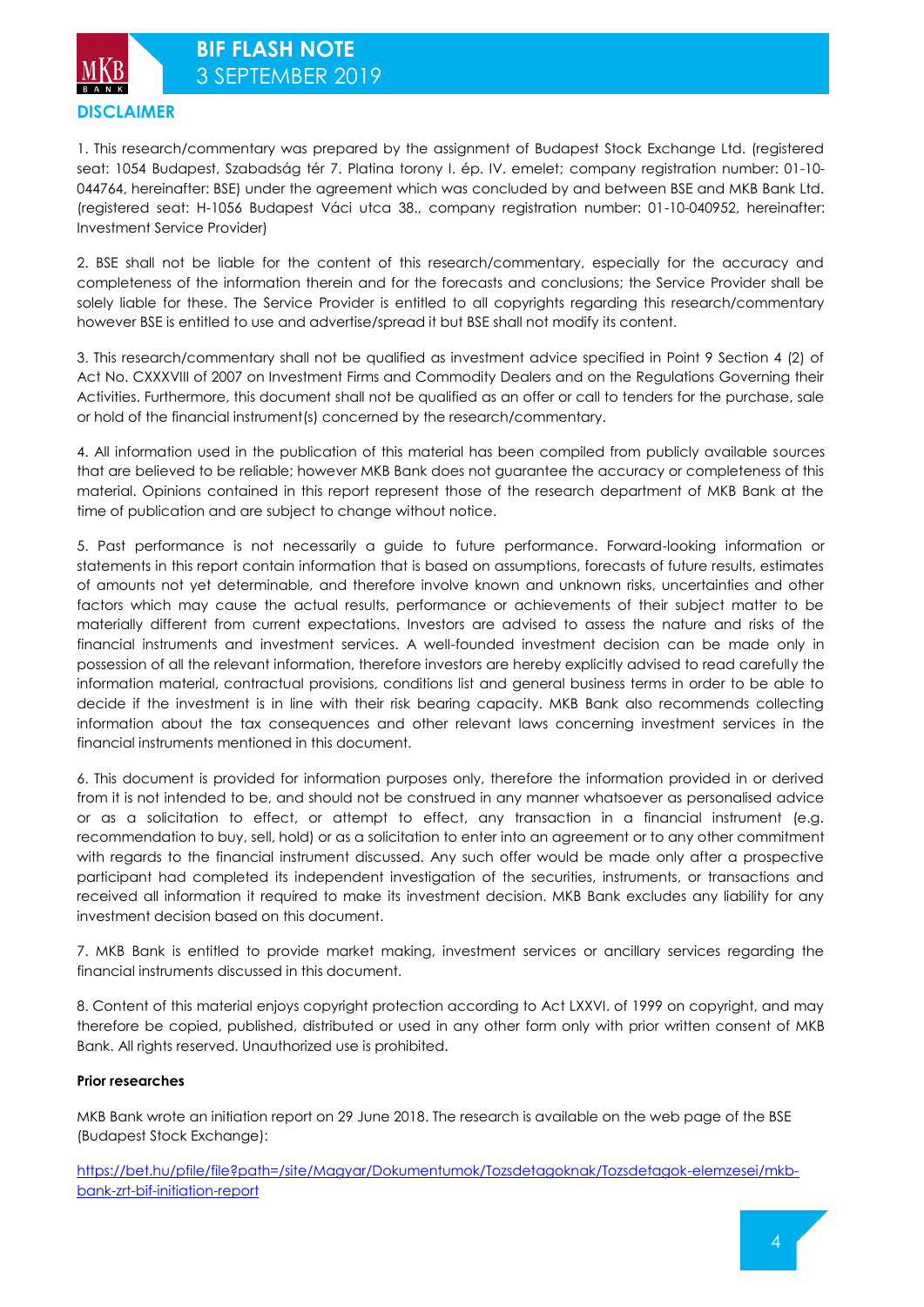

### **BIF FLASH NOTE**  3 SEPTEMBER 2019

The flash notes are available on the web page of the BSE (Budapest Stock Exchange):

[https://bet.hu/pfile/file?path=/site/Magyar/Dokumentumok/Tozsdetagoknak/Tozsdetagok-elemzesei/mkb](https://bet.hu/pfile/file?path=/site/Magyar/Dokumentumok/Tozsdetagoknak/Tozsdetagok-elemzesei/mkb-bank-zrt.---bif-elemzoi-kommentar---2018.09.12)[bank-zrt.---bif-elemzoi-kommentar---2018.09.12.](https://bet.hu/pfile/file?path=/site/Magyar/Dokumentumok/Tozsdetagoknak/Tozsdetagok-elemzesei/mkb-bank-zrt.---bif-elemzoi-kommentar---2018.09.12)

[https://bet.hu/pfile/file?path=/site/Magyar/Dokumentumok/Tozsdetagoknak/Tozsdetagok](https://bet.hu/pfile/file?path=/site/Magyar/Dokumentumok/Tozsdetagoknak/Tozsdetagok-elemzesei/MKB_Bank_Zrt._-_BIF_flash_note_-_2018.09.24._.pdf1)elemzesei/MKB\_Bank\_Zrt. - BIF\_flash\_note\_-\_2018.09.24.\_.pdf1

[https://bet.hu/pfile/file?path=/site/Magyar/Dokumentumok/Tozsdetagoknak/Tozsdetagok](https://bet.hu/pfile/file?path=/site/Magyar/Dokumentumok/Tozsdetagoknak/Tozsdetagok-elemzesei/MKB_Bank_Zrt._-_BIF_elemzoi_kommentar_-_2018.11.09..pdf1)[elemzesei/MKB\\_Bank\\_Zrt.\\_-\\_BIF\\_elemzoi\\_kommentar\\_-\\_2018.11.09..pdf1](https://bet.hu/pfile/file?path=/site/Magyar/Dokumentumok/Tozsdetagoknak/Tozsdetagok-elemzesei/MKB_Bank_Zrt._-_BIF_elemzoi_kommentar_-_2018.11.09..pdf1)

[https://bet.hu/pfile/file?path=/site/Magyar/Dokumentumok/Tozsdetagoknak/Tozsdetagok](https://bet.hu/pfile/file?path=/site/Magyar/Dokumentumok/Tozsdetagoknak/Tozsdetagok-elemzesei/MKB_Bank_Ltd._-_BIF_flash_note_-_2018.12.06..pdf1)elemzesei/MKB\_Bank\_Ltd. - BIF\_flash\_note\_-\_2018.12.06..pdf1

[https://bet.hu/pfile/file?path=/site/Magyar/Dokumentumok/Tozsdetagoknak/Tozsdetagok](https://bet.hu/pfile/file?path=/site/Magyar/Dokumentumok/Tozsdetagoknak/Tozsdetagok-elemzesei/MKB_Bank_Ltd._-_BIF_flash_note_-_2018.12.28..pdf1)elemzesei/MKB\_Bank\_Ltd. - BIF\_flash\_note\_-\_2018.12.28..pdf1

[https://bet.hu/pfile/file?path=/site/Magyar/Dokumentumok/Tozsdetagoknak/Tozsdetagok](https://bet.hu/pfile/file?path=/site/Magyar/Dokumentumok/Tozsdetagoknak/Tozsdetagok-elemzesei/MKB_Bank_Ltd._-_BIF_flash_note_-_2019.03.11..pdf1)elemzesei/MKB\_Bank\_Ltd. - BIF\_flash\_note\_-\_2019.03.11..pdf1

#### **Methodology used for equity valuation and recommendation of covered companies**

The discounted cash flow valuation is a method of valuing a company (or project, assets, business, etc.) with the time value of the money. The model forecasts the company's free cash flow (free cash flow to firm) and discounts it with the average cost of capital (WACC). The cash flow is simply the cash that is generated by a business and which can be distributed to investors. The free cash flow represents economic value, while accounting metric like net earning doesn't. The WACC represents the required rate of return by the investors. If a business is risky the required rate of return, the WACC will be higher.

Discounted cash flow model (DCF): We analyze the companies using five year forecast period and set a terminal value based on the entity's long term growth or on different exit multiples like EV/EBITDA or EV/EBIT. In certain cases the forecast period may differ from five years. In this case the analysts must define the reason for difference. The cash flows are discounted by the company's WACC unless otherwise specified.

In the first step we have to forecast the company's cash flow. The free cash flow to firm (FCFF) is based on the earnings before interest and taxes (EBIT), the tax rate, depreciation and amortization (D&A), net change in working capital (which is based on the current assets and current liabilities) and the capital expenditures (CAPEX). The model requires a terminal value which can be based on the long term growth or on an exit multiple like EV/EBITDA, or EV/EBIT. Forecasting the terminal value is a crucial point because in most cases it makes up more than 50% of the net present value.

The discount rate (WACC): The average cost of capital of the company is dependent on the industry, the risk free rate, tax, the cost of debt and the equity risk premium. The cost of equity is calculated by the CAPM model, where the independent variables are the risk free rate, the industry specific levered beta, and the equity risk premium. The WACC is dependent on the capital structure, so the forecast of the equity/debt mix is crucial.

At the end we get the enterprise value (EV). The EV is the market capitalization plus the total debt and preferred equity and minority interest, minus the company's cash. In the last step we have to reduce the EV with the net debt. This figures divided by the shares outstanding we arrive at the target share price.

The discounted cash flow model includes sensitivity analysis which takes the effects of the change in the WACC, the long term growth or the used exit multiples on which the terminal value is based.

Our target price is based on a 12 month basis, ex-dividend unless stated otherwise.

Peer group valuation: For comparison we use peer group valuation. The analysis based on important indicators and multiples like P/E, EV/EBITDA, EV/EBIT, market capitalization, P/S, EBITDA margin, net debt to EBITDA, EBITDA growth, dividend yield and ROIC. If the industry justifies we may use other multiples. The peer group is compiled according to the companies' main business, with respect to the region (DM or EM market).